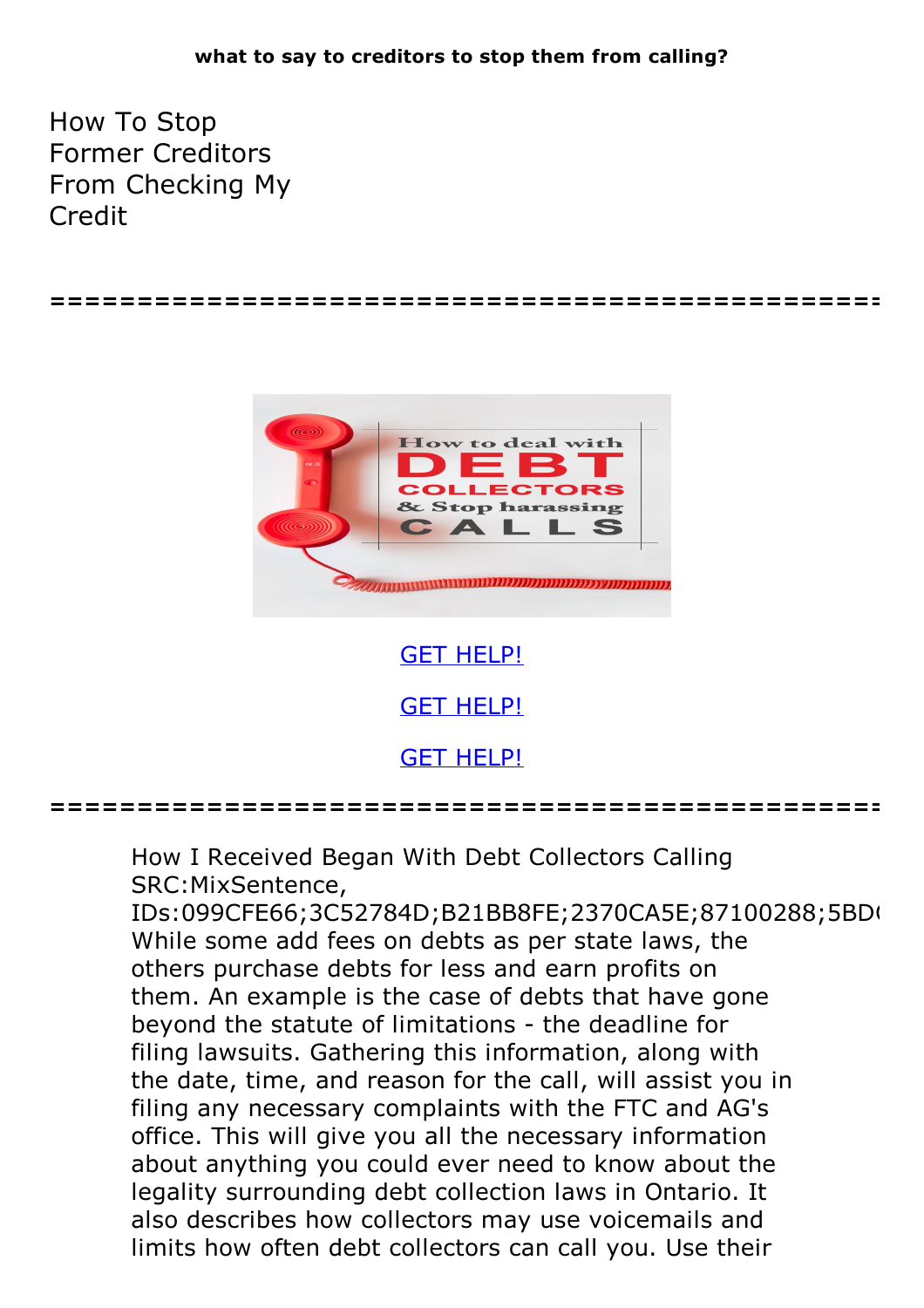position as an attorney to trick you. 3. A person trying to collect a debt communicates with you in such a manner as to harass or embarrass you, including, but not limited to communication at an unreasonable hour, with unreasonable frequency, by threats of violence, by use of offensive language, or by threats of any action which the creditor in the usual course of business does not in fact take. If you think a bill collector is lying or misrepresenting the nature of your debt in an attempt to extract unfair additional payment or intimidate you, request <sup>a</sup> written proof of debt. Even though <sup>a</sup> debt collector may, in some

circumstance, be allowed to call you at work, they may not reveal to anyone else that they are a debt collector or that you owe a debt. As with the volume of phone calls overall, there is likewise no bright-line rule as to how many calls are too many in one day. Feb. 15, 2006), the court granted judgment in favor of the collector even though the collector called multiple times in one day without leaving any messages. In Bey v. Daimler Chrysler Servs., LLC, 2006 WL 361385 (D.N.J. Systems, Inc., <sup>715</sup> F.Supp.2d 803, <sup>810</sup> (N.D. <sup>1453</sup> (denying collectors motion for summary judgment where, among other things, the collector called debtor 6 times in 24 minutes, repeatedly called debtor's place of employment, and the debtor informed the collector she was represented by an attorney); Sanchez v. Client Services, Inc., 520 F.Supp.2d 1149 (N.D.

In Jimenez v. Accounts Receivable Management, Inc., 2010 WL 5829206 (C.D. Universal default means that the actual default interest rate (typically 30%) has taken effect on all of the debtor's accounts because he or she has fallen behind on one or more of these. Law has every provision to safeguard your interest and therefore, you need to be proactive and find out security nets so that you can lead a normal life even if you fail to pay the money back owing to some genuine reasons. Case law interpreting the FDCPA has found that immediately calling back a debtor who has hung up on a debt collector is a violation. However, if you are being contacted by an outside collector, then the calls are probably illegal and you should set up an appointment with a consumer law attorney in your area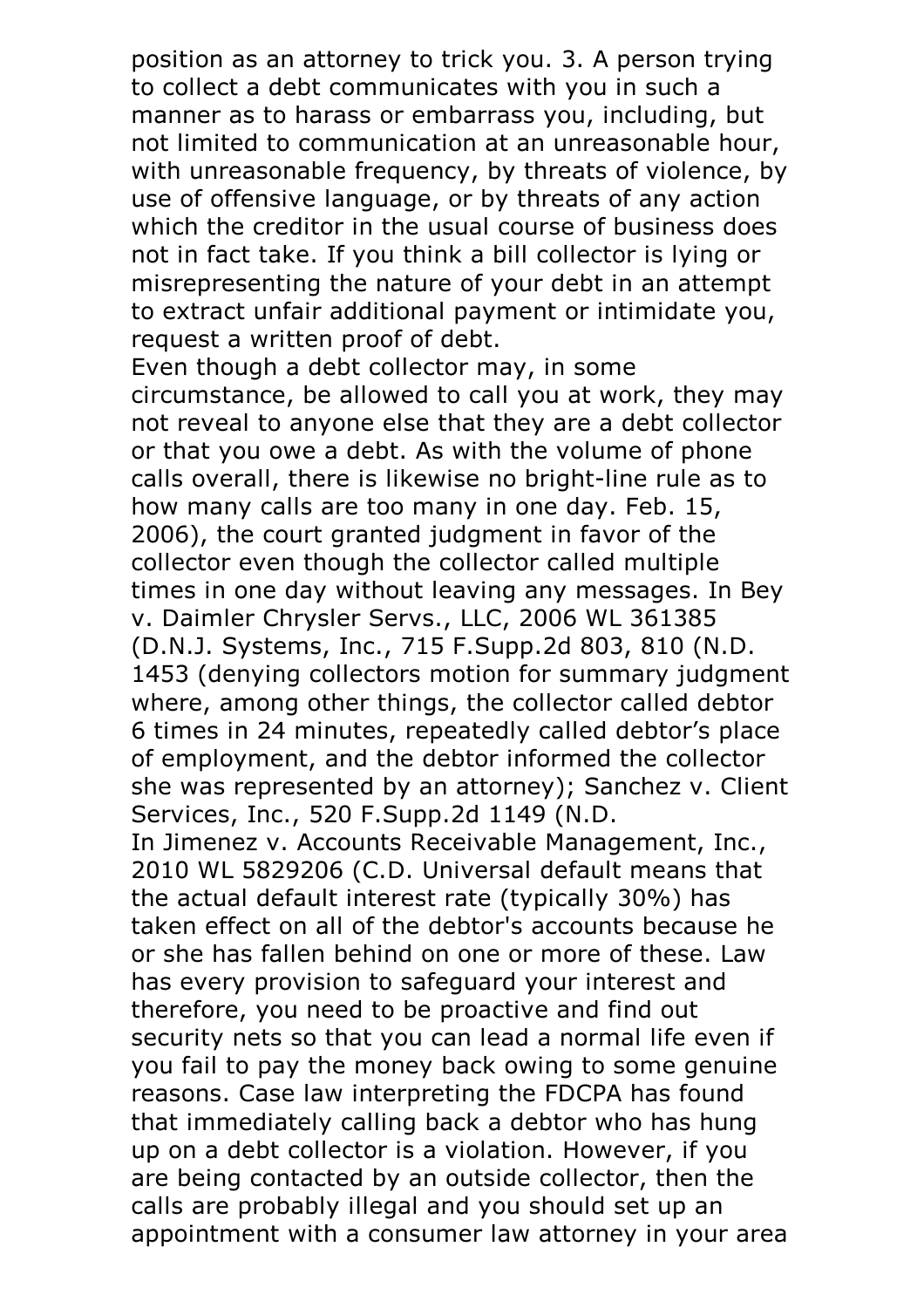who helps people resolve their debt collection problems. Just because the collector is the original creditor, or because the underlying debt is a business debt, there are many different protections afforded under State and Federal law and a consumer attorney will best be able to determine which laws apply and afford the most protection. Judges are there to uphold

the law.<br>So, if you are being called constantly by a collector who is an employee of your mortgage company, then unfortunately, the constant calls are legal. You can find out who owns your Capital One debt by getting a current copy of your credit report and taking a look to see who is listed as the creditor on the entry. Business owners can tailor their collections with two levels of service and price points that IC System offers. But the TCPA was not designed to deter (1) legitimate (nontelemarketing) commercial calls, (2) calls to individuals with whom the caller, directly or indirectly, possessed an established business relationship, and/or (3) calls made with the consent of the recipient. The Federal Trade Commission, the federal agency charged with enforcing the FDCPA, defines "continuously" as "a series of collection calls, one right after another." The FTC defines "repeatedly" as "calling with excessive frequency under the circumstances." FTC Statements of General Policy or Interpretation Staff Commentary on the FDCPA, 53 Fed. California Civil Code § 1788.17 requires that debt collectors comply with the federal FDCPA, and failure to do so is a violation of state law.

Old school Debt Collector Harassment Lawsuit SRC:MixSentence,

IDs:408EA662;5BDCFDBE;994460B7;0622CFDB;78FF8520;D58 As long as you do not have valuable property - such as expensive paintings, furniture, jewelry, and other luxury goods that would fetch a good price at auction you have nothing to worry about. Example: You are selling your own items that you no longer have the receipts for. 5) Withdraw Funds From Your Account (after 180 days you can, however the first four items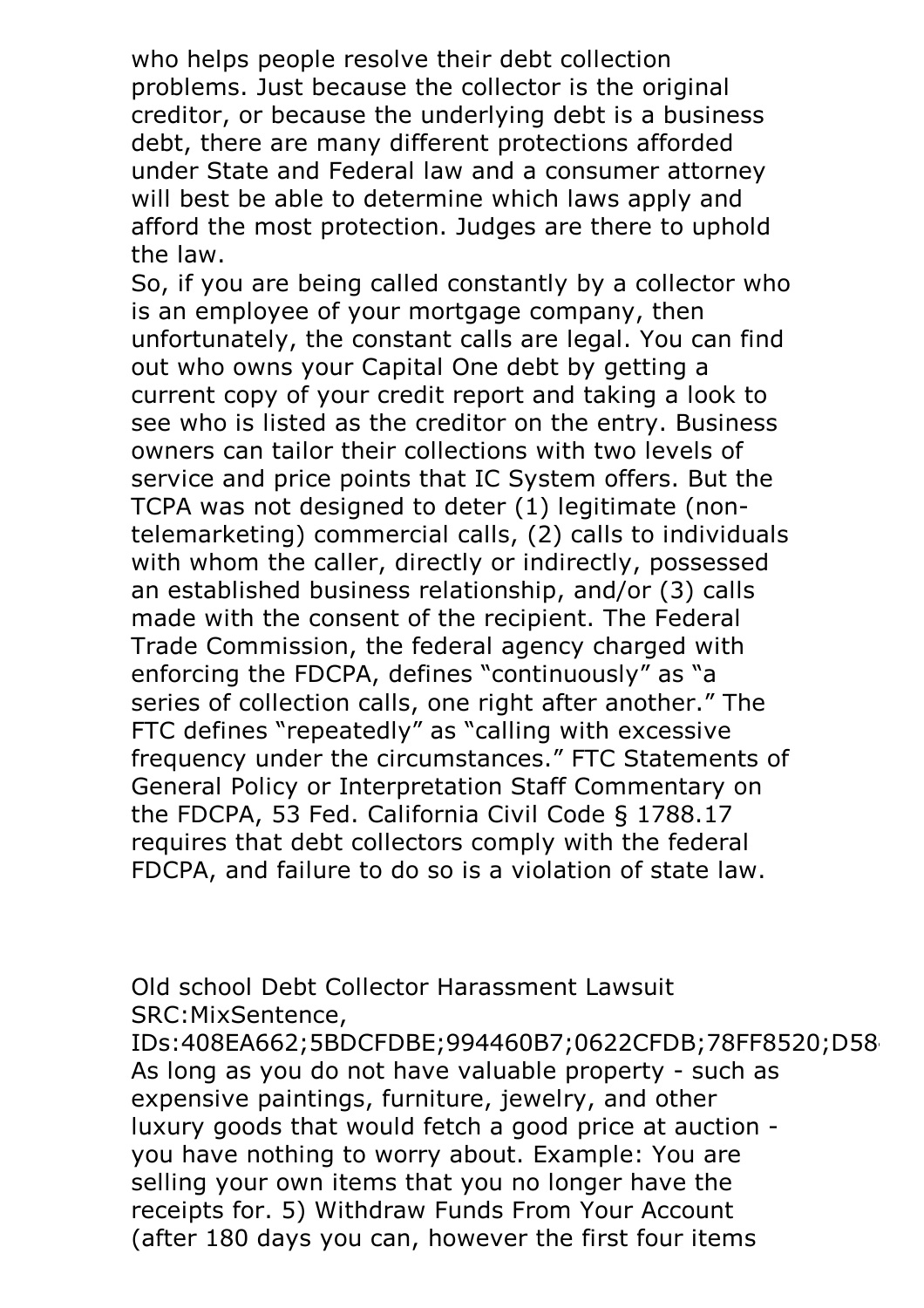listed will remain in effect). Your account is closed and PayPal cannot legally access your bank account or credit card. In order to avoid playing the game of detective, call your credit card company and get ONE of the charges cancelled -- your reason is that you card was charged twice for one transaction. If a judgment says that a person owes another person or company a set amount of money, it's called a money judgment. PayPal makes it very clear that their entire Buyer Protection Policy is based on one thing: their ability to take the money out of the seller's account. "The Consumer Financial Protection Bureau : Measuring the Progress of a New Agency" (PDF). STATUTORY DAMAGES: The FDCPA is a "strict liability" law meaning that absent some very limited exceptions, if the debt collector violates the FDCPA, the consumer has a case without having to prove any actual damages. This is a glitch in PayPal's system or an intentional way to keep accounts on limited status. PayPal's system will not accept it! If you choose to fight PayPal, you will have to gather the evidence that you need to prove PayPal's accusations wrong. You will have to follow PayPal's procedures to attempt to get your money back. You will get your money credited back to your card. Even if you are protected under the policy, it is NO guarantee you will get your money back. They don't have the authority to even get you a cup of coffee. You will get an error saying that you typed in the wrong number or that the social security number is associated with another account and to try again. The result of Paypal's accusation against you will result in your account being limited and possibly a \$500 fine for each violation PayPal is accusing you of.<br>This will result in the collector only being able to

contact you to verify that it's stopping communications or that it's suing you. They will tell you "no," but then no offer you information as to whom you must speak with to solve your problem. Then you must contact a manager at PayPal and plead your case. Second, debt collectors use the information provided to them, and then turn to their data mining systems to locate consumers. In 2014, it seems, that litigation could be debt collector lawsuits; lawsuits filed against debt